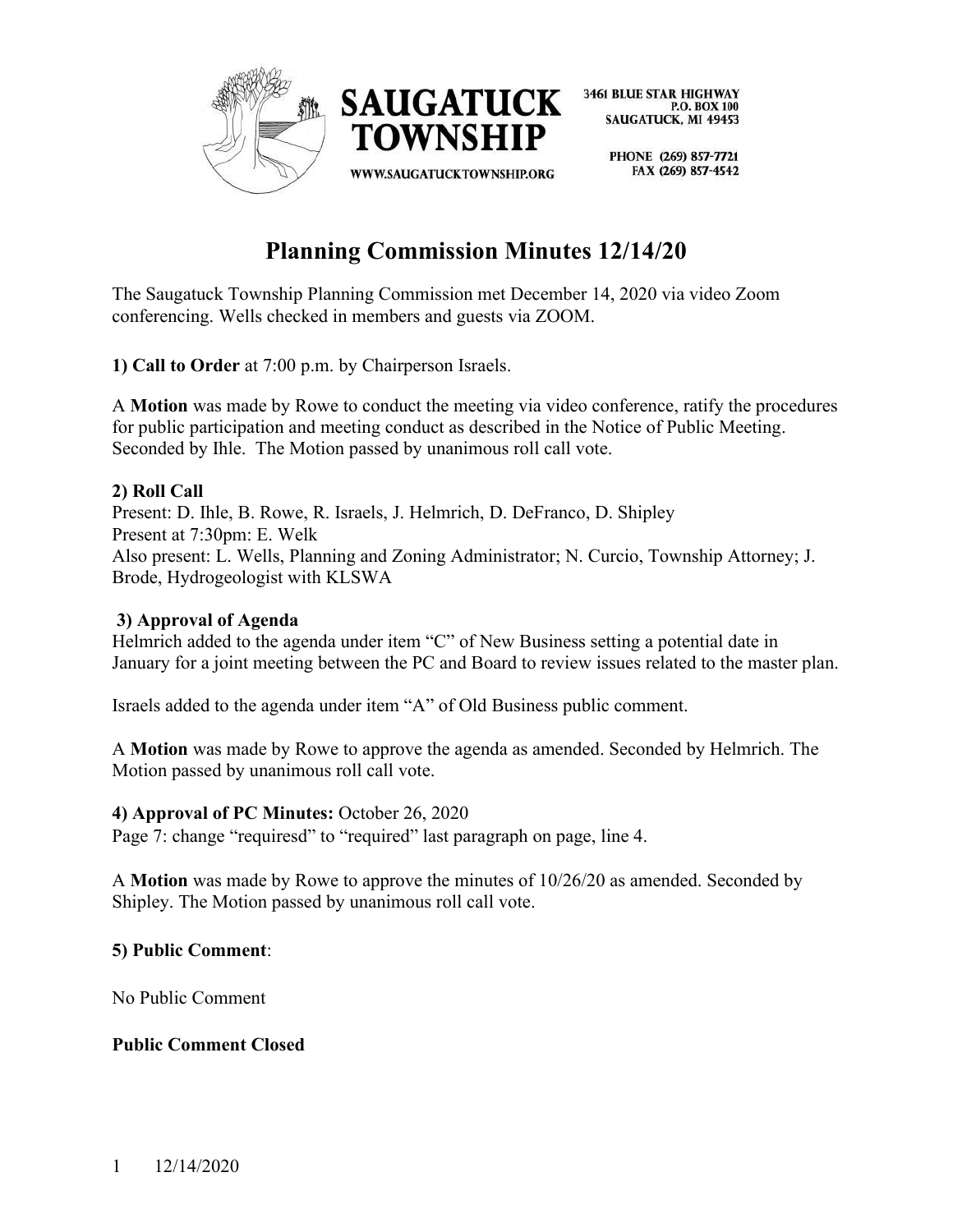



PHONE (269) 857-7721 FAX (269) 857-4542

#### **6) New Business**

## **A. 2021 Meeting Dates and Schedule**

Zoning Administrator Wells presented and reviewed proposed Planning Commission schedule for 2021.

A **Motion** was made by Ihle to approve the meeting schedule, with the PC meeting the 4<sup>th</sup> Monday of every month at 7pm in 2021, except in May, when the meeting will be held on the 3<sup>rd</sup> Monday, and December, when the meeting will be held on the  $2<sup>nd</sup>$  Monday of the month. Seconded by Shipley. The Motion passed by unanimous roll call vote.

#### **B. Updated Fillable Forms**

Zoning Administrator Wells informed the PC of progress being made by staff on updating fillable forms, some of which were missing critical pieces of information and/or contained inaccuracies; the goal of staff was to make forms fillable in PDF format so that forms could be submitted digitally. Wells explained that staff has worked to consolidate forms and minimize redundancies, and has followed up with recommendations from the fire district.

Israels noted that all the forms are available on the Township website, which is helpful for anyone wanting to do business with the Township. Israels commended Wells and staff and acknowledged how much work has gone into the project. Israels suggested updating the Rules of Procedure for Planning Commission meetings, which has not been updated since 1994. Israels stated that Wells has made great strides for the Township and community and Israels and the other commissioners greatly appreciated it.

Shipley acknowledged how much work goes into transitioning from paper to electronic files, and stated that the work done by staff was excellent. Rowe also thanked Wells for her progress on updated fillable forms.

#### **C. Setting a January Date for Joint Meeting Between the PC and Board**

Commissioner Helmrich explained that despite the inability to meet in person due to COVID-19, the Board agreed that there were pressing matters that needed to be addressed and that the Board and PC ought to proceed with arranging a joint meeting via zoom. Helmrich proposed to the PC the following dates for a Board and PC joint meeting: Tuesday, January  $5<sup>th</sup>$ ; Tuesday January  $12<sup>th</sup>$ ; or Tuesday, January  $19<sup>th</sup>$ .

Israels, Ihle, Shipley, and Rowe were available for any of those dates. Wells expressed concern that a January  $5<sup>th</sup>$  meeting may be too close to the end of the winter holiday. DeFranco agreed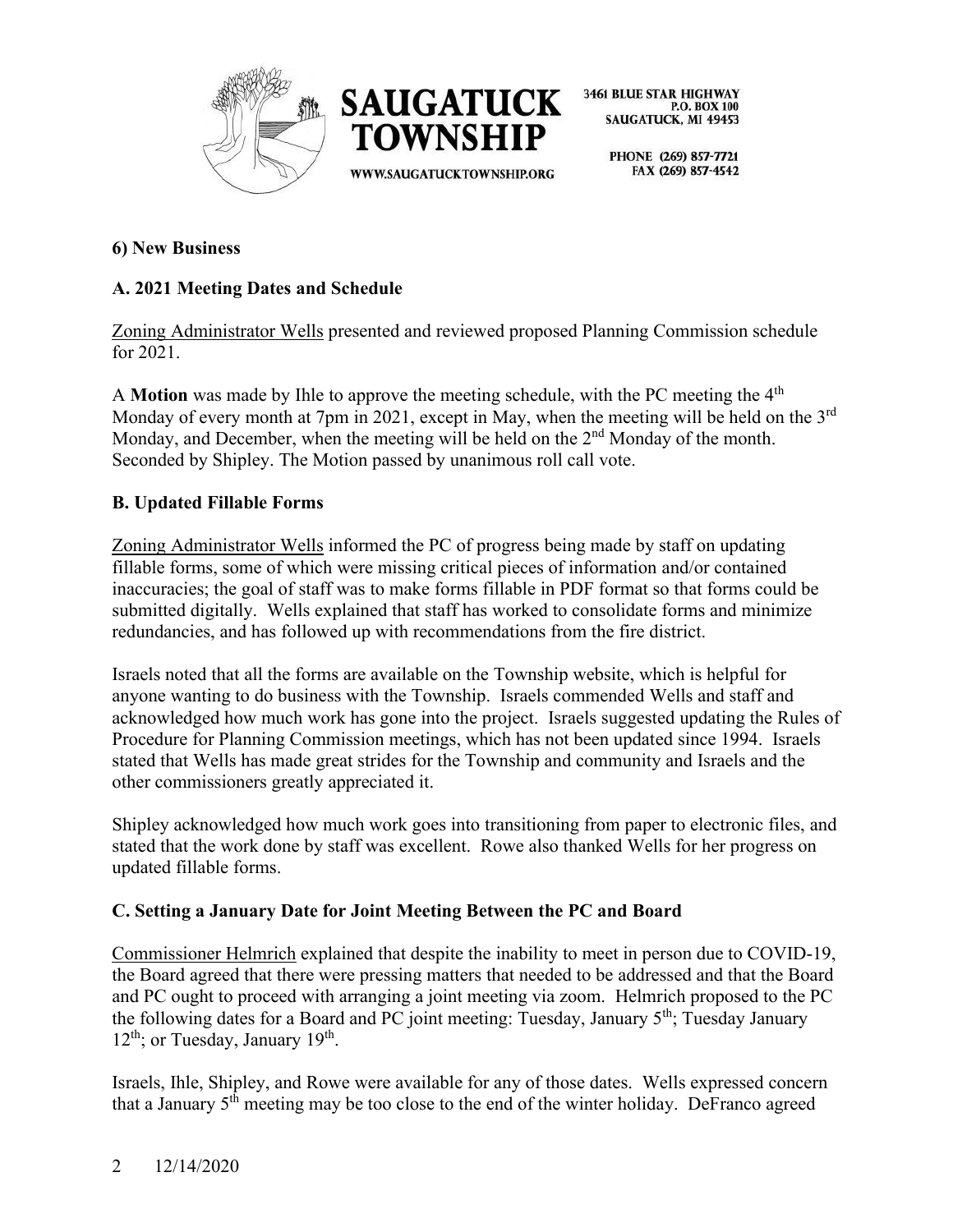

> PHONE (269) 857-7721 FAX (269) 857-4542

with Wells, and stated availability on January  $12^{th}$  or  $19^{th}$ . Shipley asked Helmrich whether it would be too much work to hold the joint meeting a day before the general Board meeting. Helmrich said he would inquire with the Board regarding their preference for meeting on January 12<sup>th</sup> or January 19<sup>th</sup>.

## **7) Old Business**

A. **Zoning Ordinance Text and Map Amendment.** Consideration of an ordinance to add a new zoning section 40-595 to chapter 40 of the Code of Ordinances, Township of Saugatuck, Michigan and to amend section 40-586, to establish and provide regulations for a groundwater protection overlay zone; and consideration of an ordinance to amend the zoning map to rezone various properties in the Township to be a part of the newly created groundwater protection overlay zone.

#### **Chairperson Israels opened the public hearing.**

1. David Swan, 345 Griffin St, City of Saugatuck, President of the Saugatuck-Dunes Coastal Alliance (SDCA), hoped all PC commissioners read the letter submitted to the Township on behalf of the SDCA. In the letter, Mr. Swan asked for clarification on multiple points made at the October 26<sup>th</sup> PC meeting by Carl Gabrielse, attorney for N. Shore, regarding an agreement between the TWP and N. Shore. Having belabored those points in the letter, Mr. Swan focused his public comment on emphasizing that subsection D.4 in the proposed Groundwater Protection Ordinance should not be deleted, as it was in the red-line version of the proposal. Subsection D.4 concerned excavation, and Mr. Swan believed that subsection D.4 should be clarified and defensible, but excavation projects of a certain magnitude accompanied with the dewatering process should be prohibited in the proposed overlay district. Mr. Swan expressed that such a prohibition was quantifiable and defensible, because such excavation projects have been proven to alter the flow of groundwater, referencing hydrological modeling completed by Drs. Kendall and Heinemann of MSU, material included in the SDCA letter on file. Mr. Swan explained that the threshold excavation in the proposed overlay district should be 3,000 tons, which is what is permitted within MI's critical dune boundary, because 3,000 tons is approximately the amount of earth excavated in the construction of a single-family residence basement and foundation. Mr. Swan stated that if there were a larger, light industrial project, that project could be referred to the ZBA. Mr. Swan stated that excavation combined with dewatering or any activity that could alter the hydrology of the groundwater should be prohibited in the proposed overlay district. Mr. Swan encouraged the PC, working with the TWP attorney, to put subsection D.4 back into the proposed ordinance, stating that it was possible to make subsection D.4 quantifiable and defensible and, in doing so, follow science and good public policy.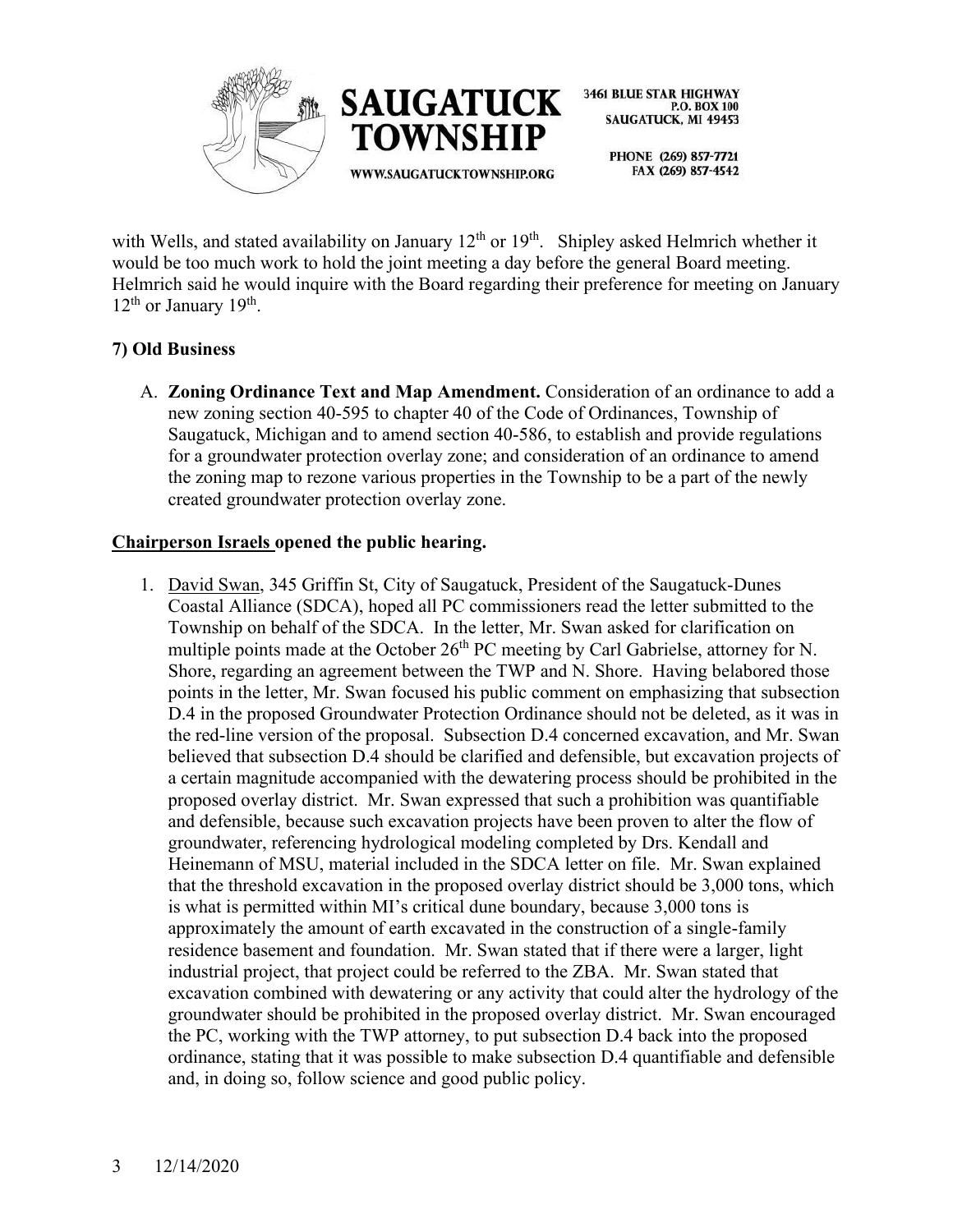



> PHONE (269) 857-7721 FAX (269) 857-4542

2. Scott Bosgraaf thanked the PC for allowing him to speak. Mr. Bosgraaf reviewed the changes made to the proposed ordinance, and expressed agreement with those changes that he believed to be good. Mr. Bosgraaf stated that Mr. Swan was talking about groundwater, when the proposed ordinance was a wellhead protection issue, and the wellheads under discussion sit on land where groundwater is located at a depth of approximately 200 ft. Mr. Bosgraaf did not see how the excavation activities cited by Mr. Swan would have any effect on wellheads. Mr. Bosgraaf reiterated that the changes made to the proposed ordinance were responsible, and that he believed the PC and staff understood what was needed.

#### **Public Comment Closed**

Jim Brode, a hydrogeologist working with Kalamazoo Lake and Sewer and Water Authority's (KLSWA) Wellhead Protection Program, presented on the Wellhead Protection Program and the TWP's proposed wellhead protection ordinance. Presentation is on file. Mr. Brode noted that the mission statement of KLSWA is to provide safe water for communities it supplies, and that the Wellhead Protection Program, founded in 2000, is a part of securing that mission. Mr. Brode reviewed the history of municipal adoptions of wellhead protection programs and the involvement of the state of MI in those efforts. Mr. Brode noted that the state recommended that municipalities update wellhead protection plans every 6-7 years; the plan under consideration by the TWP is from 2017 and Mr. Brode expressed that the TWP's plan is relatively contemporary and on target. Mr. Brode also noted that the TWP's participation in KLSWA's Wellhead Protection Program has accomplished a delineation of all the wellhead areas in the TWP.

Ihle asked if the map, found on pg. 8 of the presentation on file, indicated where wells are set and where those wells are drawing from existing aquifers. Ihle asked if the overlapping areas on the map indicated different aquifers at different elevations. Brode explained that the map indicated different operating well clusters, and that the modeling is based on the conditions of the aquifers derived from testing data from each well cluster. Brode stated that it is known that there are multiple aquifer systems, but it is unclear how they intersect. Ihle said he asked the question, because there was an earlier concern related to upper groundwater contamination, that the removal of soil could lead to contamination. Ihle said that it sounded like the aquifers in question were fairly deep. Brode explained that if a lake were to be created, the groundwater would adjust to the level of the new lake water, because a flat surface would be imposed on a sloped water table surface. Excavation and creation of a lake could alter water levels, but typically those alterations are most pronounced in the excavation or lake area and not farther from the excavation site. Brode explained that with the creation of a lake there are sometimes water chemical alterations, but in the present case we are dealing with a deeper aquifer system that is separate from the surface. Brode stated that it was difficult to say how the deeper aquifer connects with the shallower aquifers, because the geography can change dramatically through the area.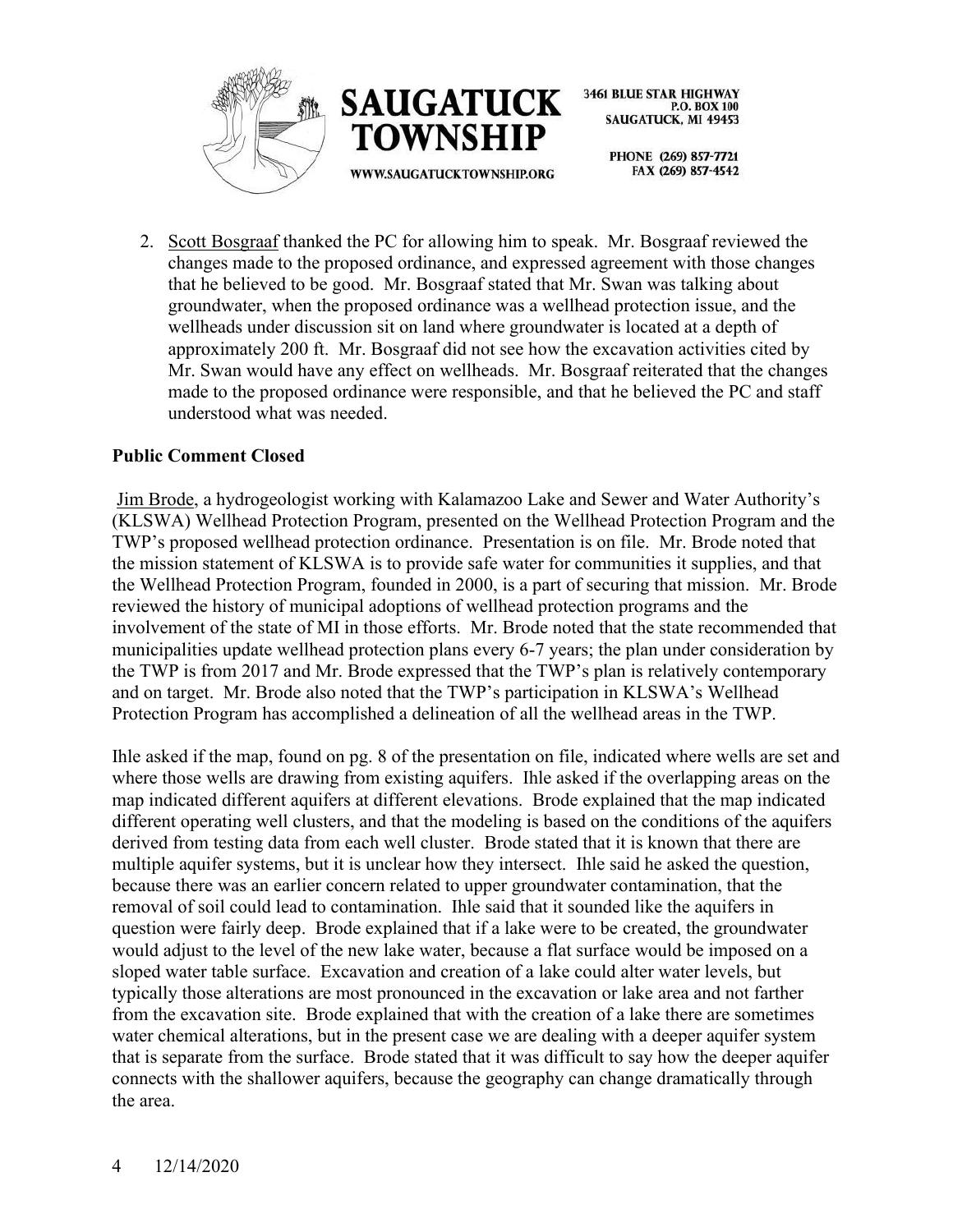



> PHONE (269) 857-7721 FAX (269) 857-4542

Helmrich thanked Mr. Brode for the presentation. Referencing the map on pg. 8 of the presentation, Helmrich noted that a good portion of the delineated wellhead area was located in Laketown TWP. Helmrich asked Mr. Brode whether Laketown TWP had adopted a wellhead protection ordinance. Mr. Brode said that Laketown TWP had not adopted a wellhead protection ordinance nor have they been represented on the KLSWA's wellhead team. Mr. Brode noted that it was rare for a wellhead area to fall within a single political jurisdiction, that they usually cross municipal boundaries and it serves as a good opportunity for communities to work together. Helmrich asked if Mr. Brode was involved in the process of creating the red-line version of the proposed wellhead protection ordinance presently under consideration. Mr. Brode confirmed that he was part of that process.

Shipley stated that it seemed that the PC was looking to adopt the ordinance, and that the PC was struggling with subsection D.4 of the proposed ordinance pertaining to excavation, where staff recommended the removal of the subsection. Shipley expressed confusion with respect to the exact criteria by which a project would formally be identified as "excavation." As Shipley understood things, the proposed ordinance permitted the construction of single family dwellings in the overlay district, and, that being the case, asked what would be the major concern in prohibiting excavation. Mr. Brode recommended looking at the proposed ordinance as if the PC were in the driver's seat, that there was nothing in the proposed ordinance that was set in stone; the original proposed ordinance was a template brought by Mr. Brode and TWP staff to be considered and adjusted to fit the specific needs, demographics and geography of the TWP. Mr. Brode posed the question of whether it made sense to prohibit excavation in the proposed overlay district, and said that he struggled with saying that such a prohibition did make sense for he understood excavation as a low threat to groundwater quality. Mr. Brode also noted that if someone wanted to put in a large sand or gravel mine near a municipal wellhead that that probably would not be a good thing for the same reasons given above concerning excavation and lakes. Mr. Brode said that for the most part, ruling out excavation full stop in such a large area may not be realistic. Shipley stated that once we allow excavation, who would have thought that there would be a lake [referring to the Van Horn project] or a new marina [referring to the N. Shore property]. Shipley said that the above examples were of projects we assumed would never happen, and yet those projects were a reality. Shipley stated that she appreciated Mr. Brode's expertise. Shipley expressed that she felt as if the TWP was getting push back from one property owner [referring to the owners of N. Shore] who was nervous, but Shipley expressed concern for the entire community and that she was worried that the PC would get concerned about the language and swayed by one public comment. Shipley stated that the PC needed to protect the entire delineated wellhead area, and that she was worried about the future.

Twp. Attorney Curcio stated that he had comments regarding the language of the proposed ordinance.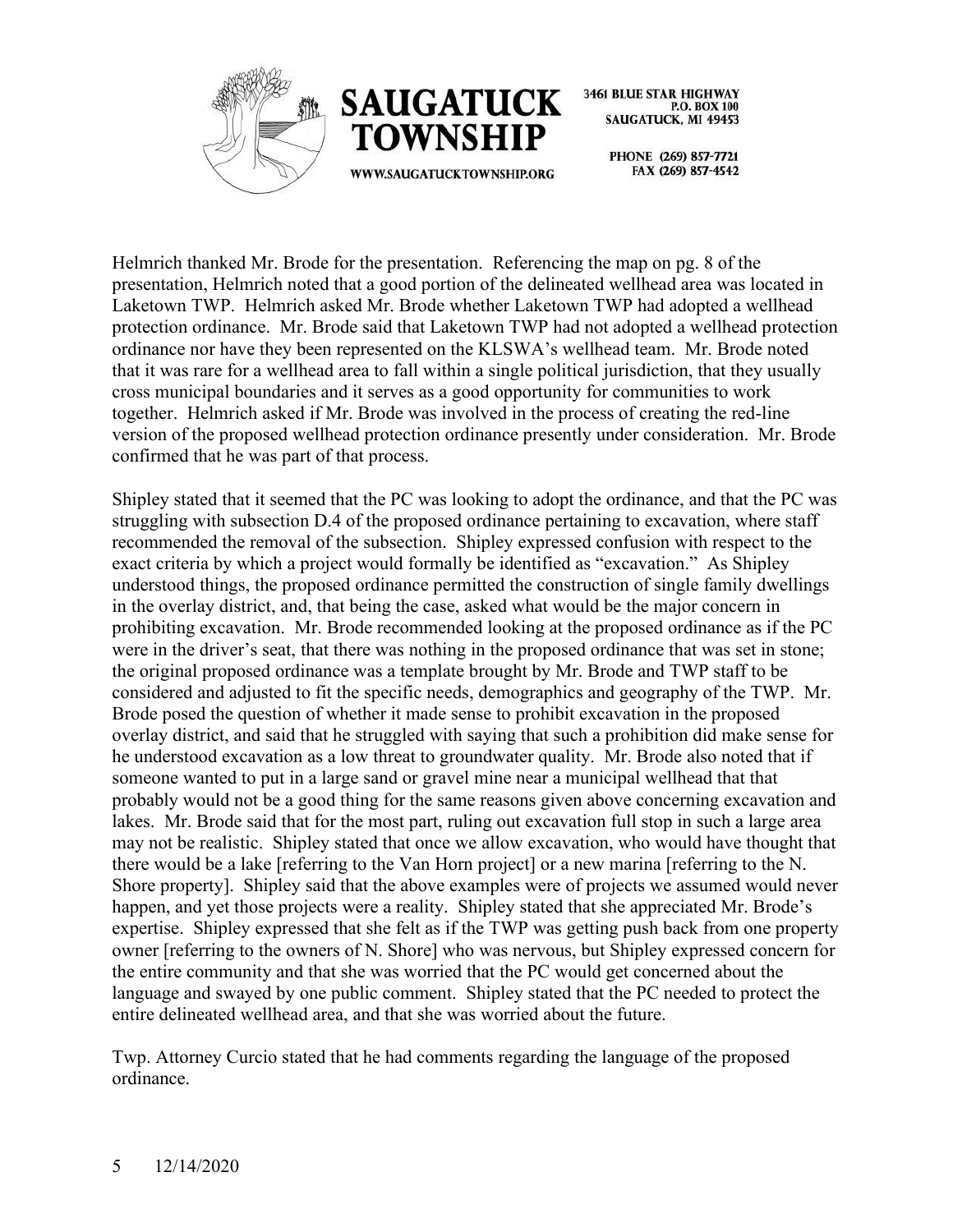



**3461 BLUE STAR HIGHWAY** P.O. BOX 100 **SAUGATUCK, MI 49453** 

> PHONE (269) 857-7721 FAX (269) 857-4542

Helmrich thanked Shipley for her comments and noted that the Village of the City of Douglas and the City of Saugatuck would never have an occurrence where someone wanted to build a 6 acre water ski pond or a deep-water marina for 100 ft. yachts, because those municipalities do not have the room for such projects. Given that, Helmrich stated that the TWP was in a unique position in having so much land, and agreed with Shipley that the TWP must protect itself for the future. Helmrich noted that the present TWP Board and PC had inherited some projects from the previous administration and that the TWP had to be as careful as possible, because the TWP does have a lot of land and a significant portion of that land is within the proposed wellhead protection area. Shipley expressed that there were other areas where a marina could be constructed or where a large lake could be excavated, and she urged fellow commissioners to consider that the projects cited above could happen again given the large amount of land in the TWP. Shipley urged fellow commissioners to discuss the language to be sure that the PC was choosing the language for the right reasons. Helmrich noted that in looking at the red-line version of the proposed ordinance, only subsection D.4, concerning excavation, was removed and excavation is a broad term. Helmrich stated that he was intrigued with defining the term "excavation" and including some dimensional limitations, because the intent of the prohibition is not to have any effect on someone constructing a residential dwelling. Helmrich noted that the water features the PC is now grappling with will and have had a huge impact on the natural geography and the economic welfare of the TWP. Shipley stated that the PC should discuss dewatering. Ihle stated that it seemed like the PC was discussing two separate issues; the proposed ordinance concerned wellhead protection and the intent of the ordinance was not to limit development, yet the latter issue was the one to which the PC kept returning. Ihle stated that it seemed as if the PC was discussing future development that could come into play and was using the proposed ordinance as a tool to prevent that development. Ihle stated that he believed that any of those possible projects would have to be presented before and approved by the TWP. Ihle stated that he did not believe the TWP should use the proposed ordinance as a tool to limit future development. Helmrich stated that he did not believe that commissioners were suggesting that the proposed ordinance be used as a tool to limit future development, and that the issue concerned having certain protections in place. Shipley agreed. Ihle stated that the PC keeps talking about excavation. Helmrich stated that that is because the subsection concerning excavation was completely removed in the red-line version of the proposed ordinance. Helmrich stated that he wanted to know more about the process to determine whether the PC overreacted in fully removing the subsection concerning excavation and whether there was an alternative approach that focused on definitions, size issues, etc.

Israels stated that the PC should let Curcio speak given that Curcio said he had comments to give regarding the present issue. Curcio first addressed red-line items other than D.4. Curcio explained that language was changed in subsection D.1 such that it would be consistent with language found in the TWP Zoning Ordinance. Curcio explained that section D.7 was also altered in view of comments from the previous meeting; the substance of D.7 was made narrower to limit the prohibition of wells that could pose a problem to municipal wells, such that they are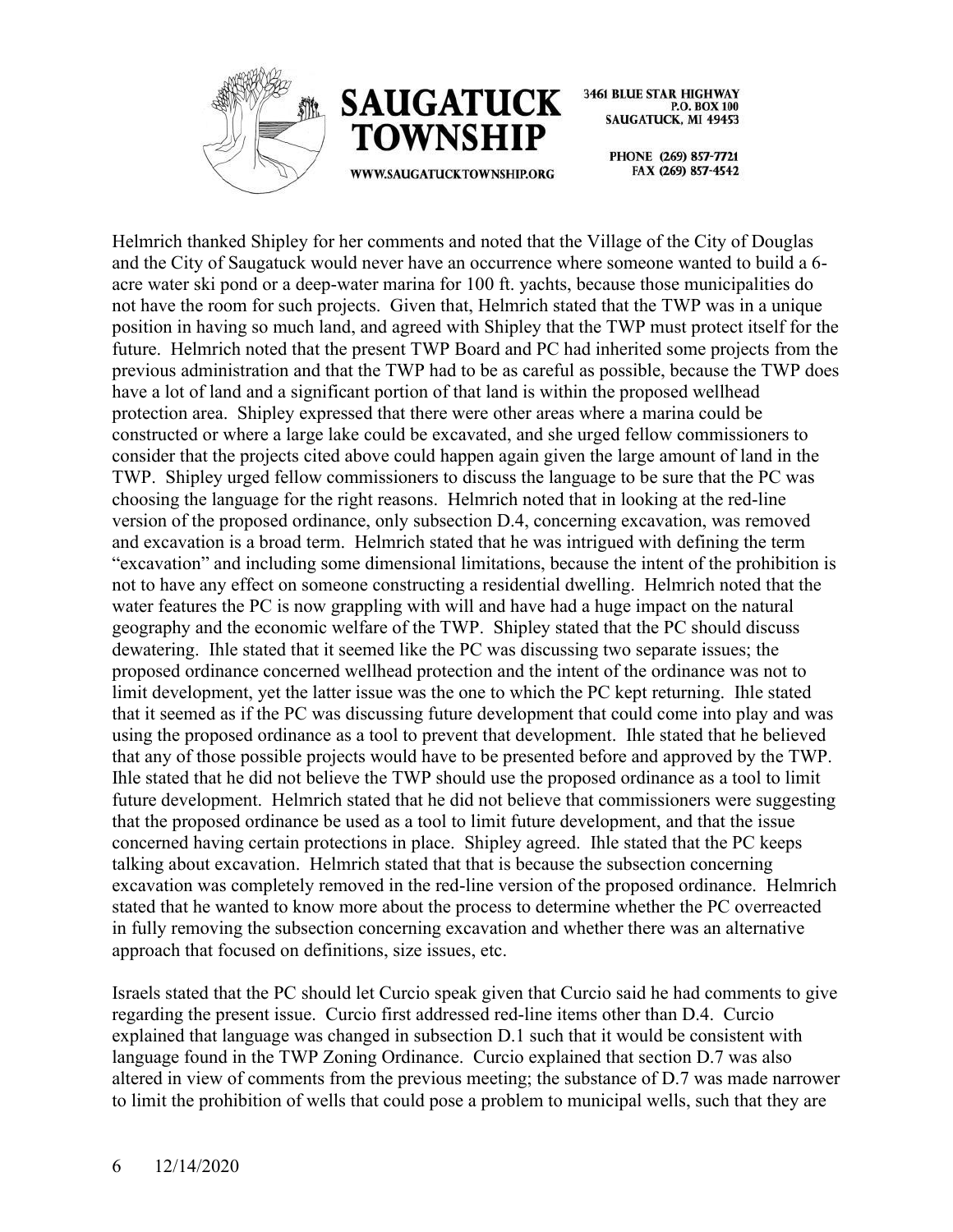



**3461 BLUE STAR HIGHWAY** P.O. BOX 100 **SAUGATUCK, MI 49453** 

> PHONE (269) 857-7721 FAX (269) 857-4542

located within 1,000ft of a municipal well or they are large quantity withdrawal wells. Curcio noted that subsection D.4, which was struck from the red-line version of the proposed ordinance, was the second iteration of language presented to the TWP; language was originally altered because questions were raised as to whether D.4 could be interpreted as prohibiting excavation involved in the construction of a residential dwelling, which was not the intent of subsection D.4. In response, staff identified types of permits corresponding to the specific kinds of activities the ordinance sought to prohibit, landing on permits concerning Parts 301, 631, 632, and 637 of the Natural Resources and Environmental Protection Act. Curcio explained that that approach led staff into complicated technical issues surrounding those uses, and, in consultation with Mr. Brode, determined the activities identified posed a low-level threat to groundwater quality. Mr. Curcio also acknowledged that state law protects, from a zoning perspective, mining and the extraction of natural resources; while the TWP could still zone and prohibit mining in certain jurisdictions, regulations on mining are subject to higher scrutiny in court. Staff also had questions about how extraction restrictions would interact with a 2017 agreement that would enable the TWP in 2022 to purchase a prospective well site identified by KLSWA on the N. Shore property. Mr. Curcio said that staff would be happy to put language on extraction back into the proposed ordinance if the PC thought that was appropriate. Mr. Curcio said that suggestions about tying extraction prohibitions to tonnage removed was a workable concept, tying it to certain state permits was a workable concept, but it would require more work to overcome certain objections, especially considering Mr. Brode's judgment that extraction in general poses a low threat to groundwater quality. Mr. Curcio stated that the prohibitions in the proposed ordinance must be tied to ground water protection, specifically protection of well water and future well sites and cannot be used to address certain types of land uses that the PC might think are appropriate or inappropriate for other reasons. Mr. Curcio said that it was appropriate for the PC to talk about some of these types of development uses, but that it is probably better done through amending Special Land Use standards, amending Special Land Use map, or some type of potential changes outside the present ordinance. If the TWP were to have a large mining site being proposed next to an existing municipal wellhead site, Mr. Curcio believed that the TWP's existing Special Use Standards would already allow the PC to address that; if an application like that were to come to the PC, the PC could use existing standards to prohibit that use given the potential impact on the wellhead site. Mr. Curcio said that his remarks were not intended to persuade the PC one way or the other, but the intent was to offer transparency as to the rationale behind staff recommendations. Mr. Curcio said he and staff would be happy to help the PC put language back into subsection D.4 if the PC thought that was appropriate.

Shipley asked whether Mr. Curcio thought or knew that the TWP had the ability to prohibit a mining project next to a municipal wellhead site. Mr. Curcio said that if a large-scale sand or gravel mine were being proposed on an adjacent property or very close to an existing well site, it would be appropriate for the PC to deny that application based on the compatibility standard of the TWP's Special Approval Use ordinance.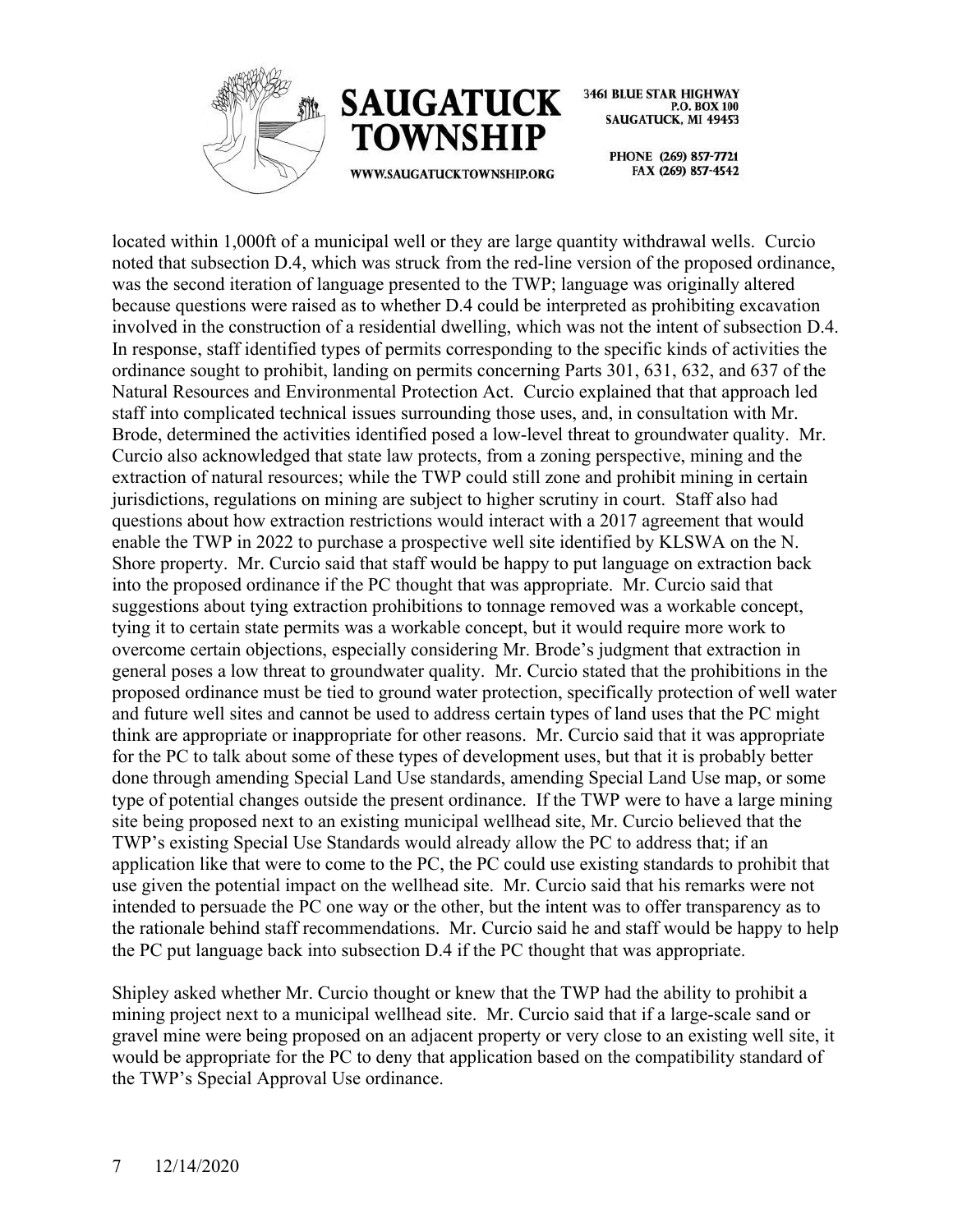



**3461 BLUE STAR HIGHWAY** P.O. BOX 100 **SAUGATUCK, MI 49453** 

> PHONE (269) 857-7721 FAX (269) 857-4542

DeFranco asked Mr. Brode if he had ever seen a wellhead protection ordinance legally challenged. Mr. Brode said that he had not personally seen that occur. Solid waste landfills and oil and gas extraction are regulated by the state of Michigan, and Mr. Brode thought the TWP would have an uphill battle if an oil and gas driller wanted to install a well or engage in exploratory testing right next to a municipal well site. Mr. Brode mentioned that a similar scenario occurred in Battle Creek; there was no wellhead ordinance in place at the time, but an oil and gas company wanted to drill quite close to a municipal well and the community was unable to prevent this activity. Mr. Brode said that there was a question here concerning how far this ordinance would go if someone wanted to pursue a state permitted activity near a TWP well site. Mr. Brode thought the TWP may be stretching itself in its ability to successfully prohibit some of the mentioned land uses, although adding it to the ordinance would add another level of protection that people would have to go through. Mr. Curcio added that the uses under consideration are protected by the state, which is not to say that local authority is totally removed but you need to have a strong reason to regulate or prohibit natural resource extraction. Mr. Curcio pointed out that subsection D.8 is also about natural resource extraction. While state law is very protective of natural gas and petroleum exploration, Mr. Curcio noted that Mr. Brode thought that these uses posed a significant threat to groundwater quality and so staff left the subsection in the proposed ordinance. Mr. Curcio stated that natural mineral extraction is a very litigated area of land use, and so there is reason to think carefully about what the PC wants to do with the provisions under consideration and how much benefit the TWP would get out of them. DeFranco asked Mr. Brode to confirm whether the passing of a Wellhead Protection ordinance brought with it a higher level of environmental scrutiny with respect to certain land uses in the wellhead protection area. Mr. Brode confirmed that to be the case. Mr. Brode added that with a wellhead protection ordinance you are looking for the community to recognize the existence and value of the wellhead area, and so when the TWP is making decisions in the future your GIS flags this area as within a wellhead protected area. Wells added that having a wellhead protection ordinance gives the TWP the ability to hire and rely on experts for other projects that occur within the wellhead area. DeFranco asked Mr. Brode if the TWP was already part of the Wellhead Protection Program or if membership is contingent upon passing the proposed ordinance. Mr. Brode said that the TWP is part of the Wellhead Protection Team and that the TWP is well represented and has been very active for at least as long as Mr. Brode has been involved. Mr. Brode noted that the TWP is part of a Water Authority that includes Douglas and the City of Saugatuck, each of which adopted a wellhead protection ordinance. Mr. Brode stated that it was not necessary to adopt an ordinance, but there was a benefit to having continuity in ordinances between all three municipalities. DeFranco asked Mr. Brode whether there was grant money available through the Wellhead Protection Program to fund a household hazardous waste (HHW) collection. Mr. Brode noted that the grant funds in question have been available every year since the early 1990's, but with COVID-19 the state decided not to fund the grant in 2020, consequently there are no funds available for any municipality in MI this year. However, Mr. Brode was confident that the state would fully fund the grant again, and that grant applications are submitted in June. Mr. Brode noted that something like HHW is a great non-regulatory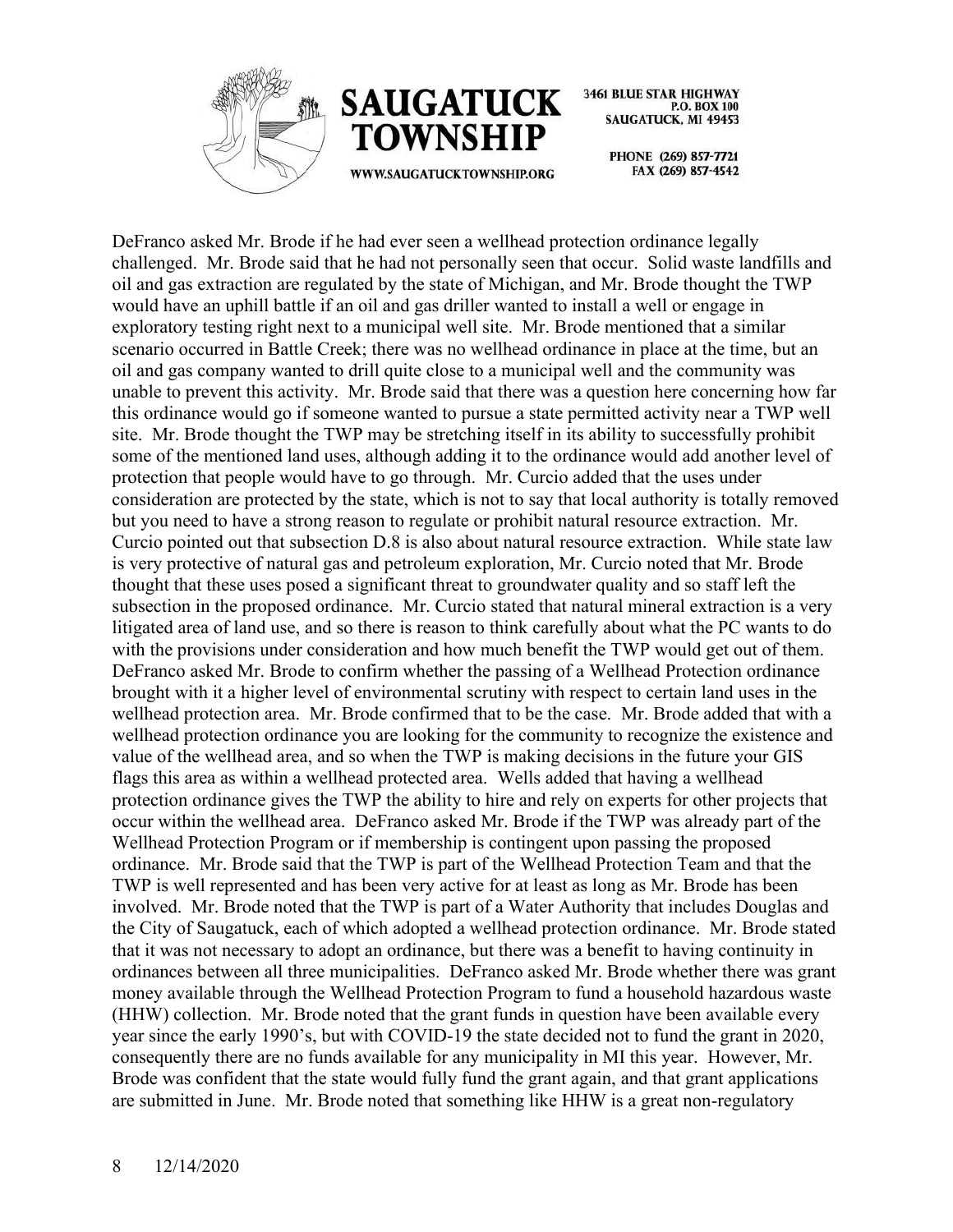



> PHONE (269) 857-7721 FAX (269) 857-4542

strategy that keeps tons of materials out of protected wellhead areas. Mr. Brode encouraged DeFranco to talk with Mr. Daryl VanDyke of KLSWA to see if some of the available funds could be used for HHW advertising and education.

Helmrich asked Mr. Curcio if it was pertinent to ask questions concerning the agreement between the TWP and the owners of N. Shore that gives the TWP the right to purchase a prospective wellhead site for \$1 from the owners of N. Shore. Mr. Curcio said it was not that pertinent, but that it had been suggested by the N. Shore attorney at the previous PC meeting that subsection D.4 of the proposed ordinance was inconsistent with the agreement between the TWP and N. Shore. Mr. Curcio noted that the concern expressed by the N. Shore attorney was not a driver in staff's recommendation to remove subsection D.4 from the proposed ordinance, but he would be happy to answer any questions regarding that agreement. Helmrich stated that he assumed a version of the agreement existed that was fully executed (copy of agreement submitted to PC was unsigned). Mr. Curcio confirmed that this was the case, and explained that staff was unable to procure the signed copy in time for the PC meeting. Helmrich asked Mr. Curcio to locate the signed agreement. Helmrich asked if the option in the agreement was ever exercised by the TWP. Mr. Curcio confirmed that the option was exercised shortly after the drafting of the agreement. Mr. Curcio also noted that the test drilling referred to in the agreement was completed, and the results indicated the property was a viable well site. Helmrich expressed interest in locating the documentation of the well test results. Helmrich noted that the parcel in question, which is listed as exhibit 1 in the agreement, has a total tax due this year of just over \$2,100.00, and that the board would need to consider how to cover that tax bill. DeFranco asked whether there were conditions under which the property owner [N. Shore] could terminate the agreement. Mr. Curcio noted that now that the TWP has exercised its right, the owner is under contract to sell the TWP the land unless the TWP were to breach the contract, which could potentially include breach of implied covenant of good faith; if the TWP were to block the owner's ability to stage sand on the site, then the TWP would not be honoring what it said it would do when entering into the agreement. Mr. Curcio reiterated that this issue was not a factor in staff's recommendation to remove subsection D.4.

Israels asked if Mr. Curcio thought the TWP would be fine in eliminating subsection D.4, that the TWP would still be able to prohibit a commercial sand mining operation on a case by case basis or if staff recommended making further alterations to subsection D.4. Mr. Curcio said that if the TWP had a proposed mine immediately adjacent to a municipal well, the TWP could rely on existing Special Use Standards to deny the application; the decision may be challenged in court, but it would be a defensible reason to deny a sand mine under the existing ordinance. Mr. Curcio explained that the TWP has some controls on sand mining, but the TWP cannot entirely control mining under the existing regime or even if the original language of subsection D.4 were put back in place. Mr. Curcio stated that given Mr. Brode's analysis and the various legal considerations, the staff recommendation is to take subsection D.4 out of the proposed ordinance, because the headache may not be worth the benefit. Shipley asked Mr. Curcio to clarify the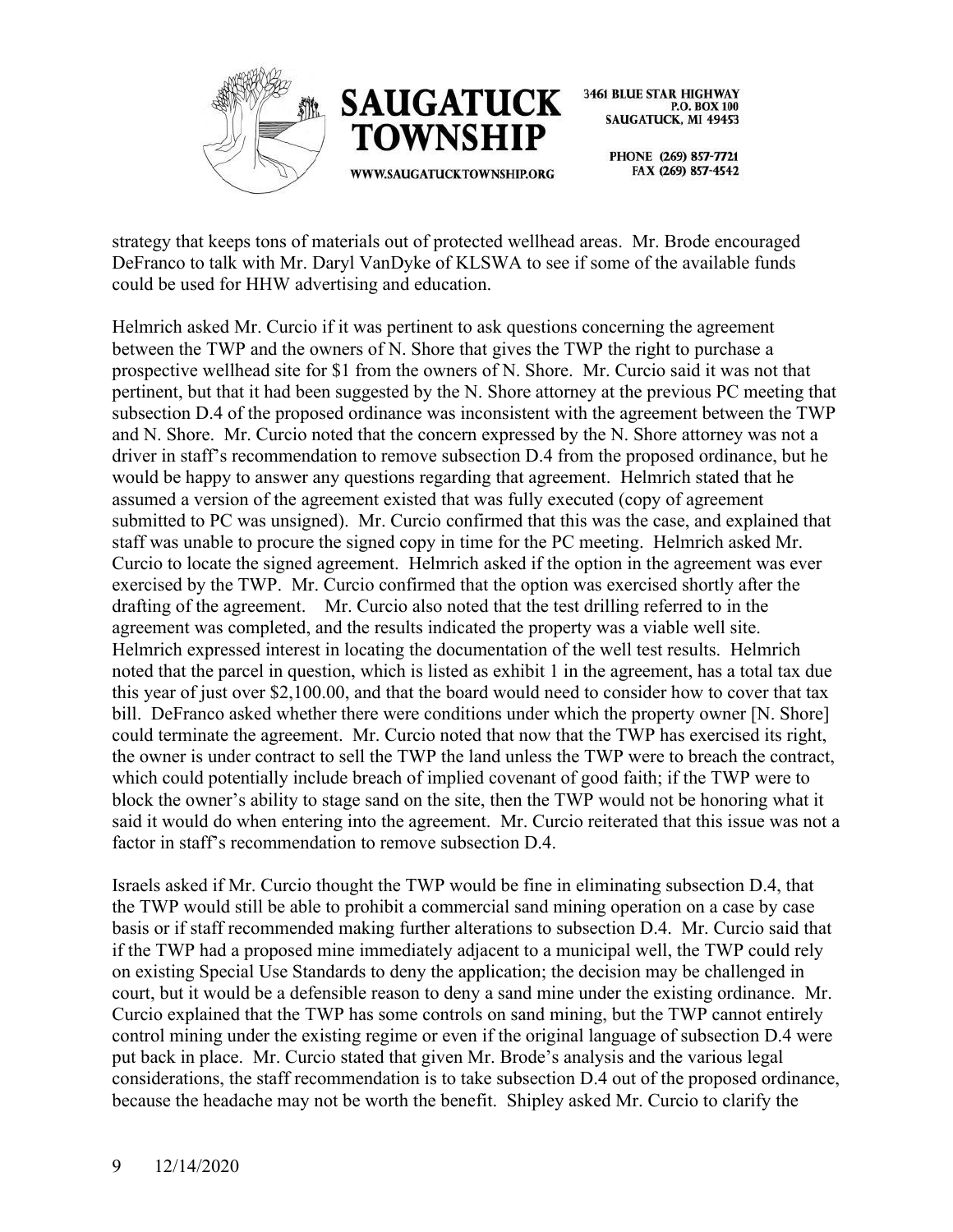



WWW.SAUGATUCKTOWNSHIP.ORG

PHONE (269) 857-7721 FAX (269) 857-4542

"headache" that would be involved. Mr. Curcio explained that he was referring to the possible legal challenges and the work involved in wading through the complicated technicalities of determining appropriate language that satisfies the intent of the ordinance. Mr. Curcio added that the PC might think working through those technicalities may be worth it, but it would involve a great deal of time and work and the possibility of going to court to defend it. Shipley stated that she would have preferred to hear more comment from the public. Shipley said that there were reasons for excluding and including subsection D.4, but she believed it was appropriate to include the provision and that she wanted to make sure the PC was choosing the proper language for the proper reasons. Helmrich asked whether the proposed ordinance required an additional public hearing given that there were changes made. Mr. Curcio explained that the changes under discussion would not require an additional public hearing given that the red-line version under consideration was well within the bounds of the ordinance that was previously considered. Mr. Curcio added that the PC could schedule another public hearing, but there was no legal or procedural issue in moving forward.

Helmrich expressed that he would like the PC to take some more time to explore some of the things that Mr. Curcio suggested could be done to subsection D.4. Shipley agreed. Wells asked Mr. Curcio whether the City of Saugatuck allowed mining and whether subsection D.4 was included in their ordinance because they do not have a special land use process to handle those types of uses. Mr. Curcio was unsure of the arrangement of the City's zoning ordinances with respect to excavation. Mr. Curcio thought it was far less likely that the city of Saugatuck would receive those types of applications. Mr. Curcio added that the City's ordinance did not clarify specific permits related to excavation, and it was at that point that TWP staff realized the ordinance language was so vague that it could be interpreted as prohibiting residential construction; the process of clarifying what types of excavation ought to be prohibited was overwhelming to staff and partly contributed to staff recommendation to remove subsection D.4. Mr. Curcio said that staff would be happy to further explore the issue.

Shipley inquired about a comment made by DeFranco about adding a subsection related to contaminants. DeFranco inquired about adding a subsection requiring the testing of soil when soil was procured from offsite. Mr. Brode noted that Part 201 prohibits people from bringing in contaminants and creating a contaminated site. Mr. Brode explained that a situation in which soil is brought onto a property from offsite happens all the time, and the logistics of managing a requirement that all off-site soil be tested for contaminants would be quite difficult. Mr. Brode noted that the TWP does have a requirement for the testing of wells at the point of sale, which is fairly unique. Mr. Brode added that he supposed that it would be possible to require soil testing for someone who is planning on doing a lot of filling on a site-specific basis or in site plan review, but he did not see that requirement as being a part of the proposed ordinance.

Israels stated that as a planning commission we do not want to prohibit development and yet we want to make sure we have protected wells and aquifers. Israels stated that she was unsure if the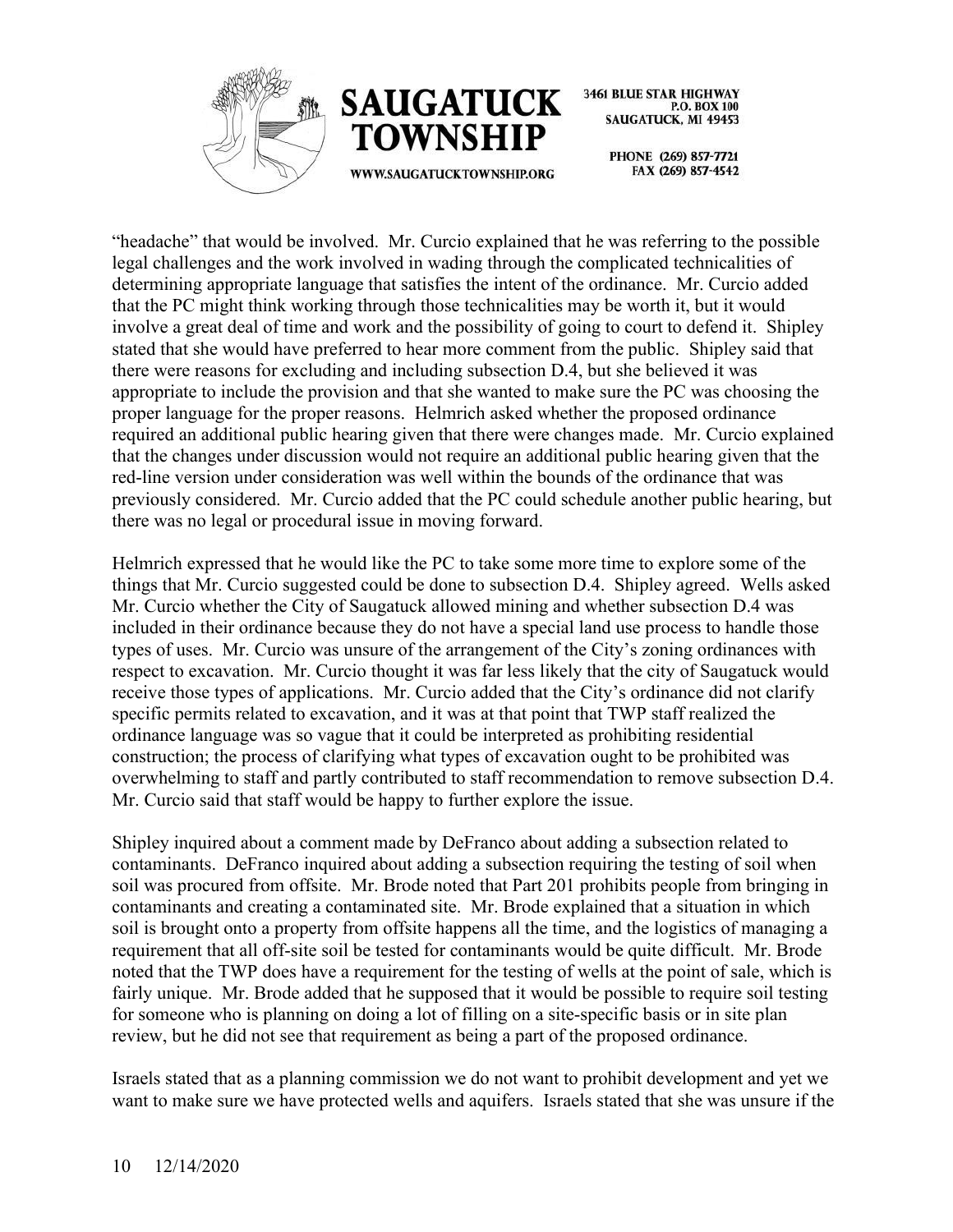



**3461 BLUE STAR HIGHWAY** P.O. BOX 100 **SAUGATUCK, MI 49453** 

> PHONE (269) 857-7721 FAX (269) 857-4542

PC was ready to make a decision. DeFranco asked Mr. Curcio if he could look into whether subsection D.4 was in conflict with the Michigan Zoning Enabling Act. Mr. Curcio said that he had done the research and that these things are not fully fleshed out in that there is statutory language that is clearly meant to be protective of certain uses, but it is difficult to say, on a case by case basis, what is going to be struck down the by court. Mr. Curcio explained that the goal of protecting well sites is an important governmental interest and it gives an ordinance like the one under consideration a good chance of surviving as compared to some other rationales that have been used for such prohibitions. Mr. Curcio stated that it would be more productive to discuss with Mr. Brode the specific thresholds related to mining that would constitute a significant threat to ground water quality. Israels asked if we were prohibiting specific excavation activities within a certain amount of feet, and would that be in relation to the aquifer or wellhead. Mr. Curcio said it would most likely be in relation to the wellhead or center of the well. Israels asked whether the ordinance would be prohibiting excavation more than a certain depth, because the TWP may be prohibiting normal building construction. Mr. Curcio stated that the TWP was well beyond the point where language in the proposed ordinance would prohibit a building permit of any type, and that staff and the PC are definitely talking about an activity requiring a state level permit. Israels noted that the state of Michigan has been increasingly favorable to sand mining, and that she would not want to do something that would land the TWP in court.

A **Motion** was made by Rowe to direct staff to review subsection D.4 and to offer the Planning Commission a recommendation for revised language. Seconded by Shipley. The Motion passed by unanimous roll call vote.

#### **B. Master Plan Review**

Israels stated that she submitted a document listing the specific interests of commissioners with respect to the master plan. Israels explained that reviewing commissioners' master plan interests would constitute a significant portion of the joint meeting with the Board in January, and that the PC would wait until the joint meeting to discuss commissioners' interests and the formation of subcommittees. Helmrich inquired into a reference from the previous PC minutes that stated that Israels would create a chart of planning commissioners' interests with respect to the master plan. Israels explained that she compiled commissioners' feedback into a document, but did not create a chart. Helmrich stated that the Board inquired into whether the master plan sub-committees had already been formed, and said that it would be preferable if the sub-committees were created in time for the joint meeting. Israels asked whether the Board or PC was establishing the subcommittees. Helmrich stated the PC was creating the sub-committees. Wells stated that the PC was considering three or four board categories: Housing, Connections and Mobility, Rural Character, Blue Star and Economic Development. Israels stated that she thought the Board would explain their strategic goals to the PC, and that the PC would form their subcommittees to fit the Board's strategic goals. Helmrich explained that the joint meeting is part of the process of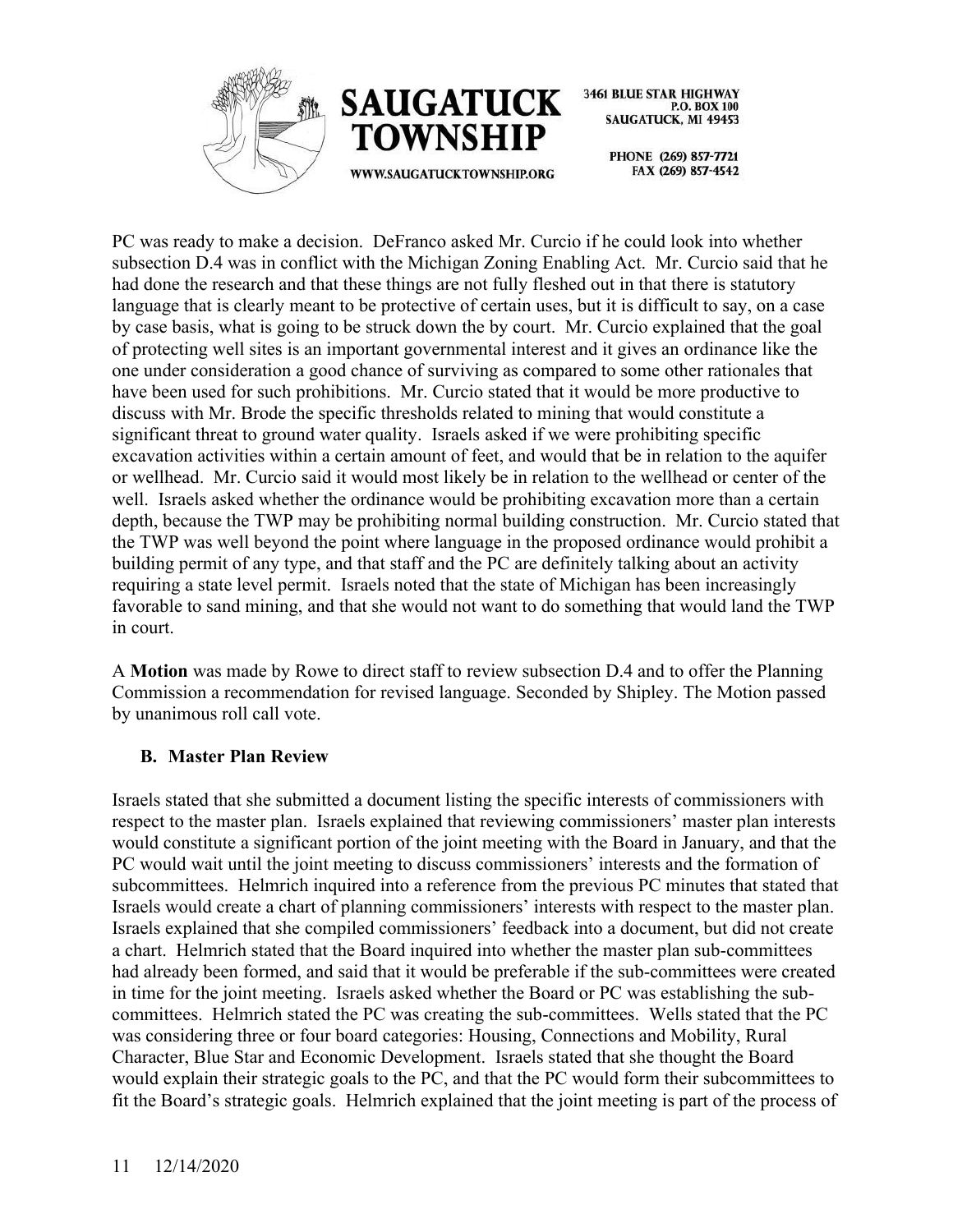

> PHONE (269) 857-7721 FAX (269) 857-4542

the Board determining their strategic goals, and that the PC can inquire whether the proposed sub-committees fit with the Board's general vision of their strategic goals.

# **8) Public Comments**

1. David Swan, 345 Griffin St, City of Saugatuck, thanked the PC for taking the time to seriously consider subsection D.4. Mr. Swan explained that one piece of excavation that was not sufficiently considered was dewatering; the process of dewatering that goes along with a major excavation project is something that can impact groundwater at significant depths. Mr. Swan encouraged the PC to reread the letter he submitted, because it details a hydrological study and the impact of dewatering on neighborhood wells. Mr. Swan stated that he will ask some of the hydrologists who work with the SDCA to provide analysis on how a major infrastructure project that involves dewatering could impact wells and to what depth.

# **Public Comment Closed**

**9). Board Discussion:** Township Board Update Submitted by PC Member and Township Treasurer, Jon Helmrich

- The Township Board met on Wednesday, December 9, via Zoom.
- Public Comment. 11 members of the public spoke. One was on a suggested ORV ordinance, 10 were relative to the suggestion of creating a committee to consider the designation of a Historical District in and around the Kalamazoo River mouth (9 were in favor and 1 was against.)
- Several administrative items were considered including the COVID-19 Preparedness & Response plan, an application for a State CZM Grant for the study of Lakeshore Drive options, an opening on the ZBA, and the designation of a County-wide assessor.
- Discussion of the letter from the Army Corps of Engineers requesting Township input on the recent opinion from the National Park Service that land within the proposed North Shores marina development does qualify for Traditional Cultural Property designation, and by the Secretary of the Interior that the area is eligible for listing in the National Register of Historic Places. This is part of the ACE Section 106 review of historic property and the potential adverse effect of any proposed development on such designated land. Board voted to have Trustee Aldrich and Treasurer Helmrich work with Manager Graham and Counsel Curcio on the Township's response which is due Friday, December 18.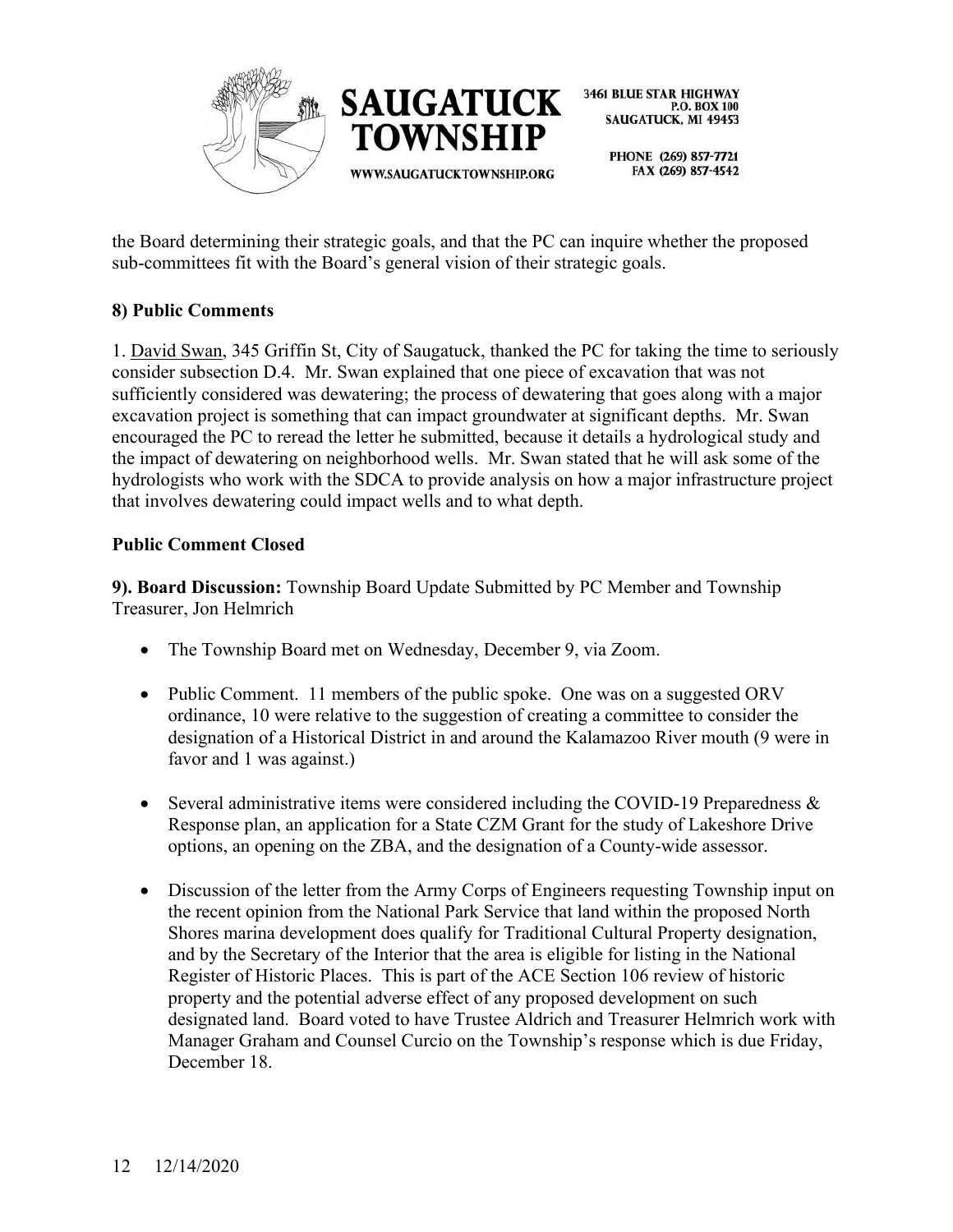



> PHONE (269) 857-7721 FAX (269) 857-4542

- It was suggested that a public hearing may be in order regarding a suggested Historical Commission for the Township.
- Board agreed that the need to conduct a joint PC/Board meeting to review the Master Plan and related issues as soon as possible in early January via Zoom.
- Next Board meeting will be on Wednesday, January 13 at 6:00pm, most likely via Zoom.

DeFranco asked whether the Board would include in their letter to the Army Corps of Engineers that the TWP had delineated a wellhead protection area, was in the process of approving a wellhead protection ordinance, and that the N. Shore property fell within the delineated protected wellhead area. Helmrich said that he doubted that information was included in the first letter to the Army Corps of Engineers, but he would take that comment into consideration when thinking about whether that would be important information to include in the present letter.

Israels asked Wells if she had any updates. Wells said the next PC meeting would be Jan. 25<sup>th</sup>, but there were no applicants for that meeting presently. Wells was looking forward to the creation of the master plan sub-committees. Wells has notes related to housing that could start to be put into ordinance form. Wells anticipates helping the subcommittee assigned to housing issues in a more intensive way than the other committees. Israels asked Wells how she envisioned the make-up of the sub-committees. Wells said that she deferred to Israels on making that judgment, but that she imagined the sub-committees to be non-quorum, working groups. Wells noted that as the sub-committees review the zoning ordinance they should consider what our community is doing on a day-to-day basis, what are land uses right now, and weigh those against some of the provisions that presently exist. Wells reminded commissioners that it is difficult to predict the future and to consider merits to zoning ordinance provisions. DeFranco asked Wells whether it should be part of the directive of the sub-committees that they reach out to the Cities of Douglas and Saugatuck to inform them of the sub-committees' creation. Wells requested that the first thing sub-committees do is draft a mission statement and identify core goals with a time frame, and that this information can be shared with planning staff in the other two communities. Wells stated that planning commissioners also have the ability to reach out to the cities of Douglas and Saugatuck at any point.

Israels noted that according to the Rules of Procedures, the PC is required to hold elections of officers at its January meeting. Israels asked if the election of officers occurred at the previous January meeting. Rowe said that election of officers was held in June. Israels stated that the election of officers in January would have to be amended in the PC Rules of Procedure, moving the election of officers to June. Israels also noted that a few commissioners had requested a larger zoning map that is easier to read, and asked Wells if that was possible. Wells said that she could print a copy that was 11" x 17" in color. Wells noted the ability to zoom into maps online or use the Allegan County Parcel Viewer. Wells explained that when the current TWP zoning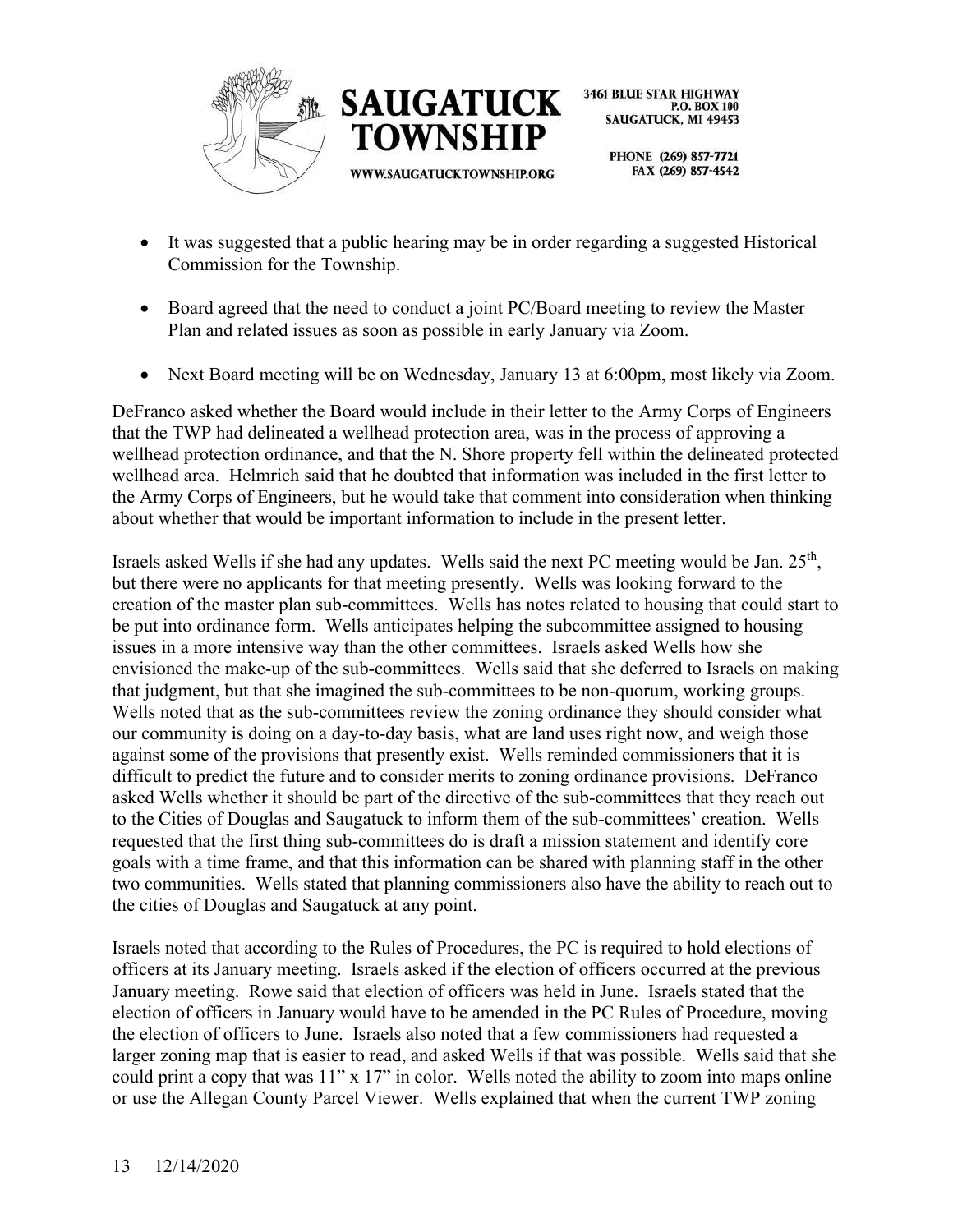



> PHONE (269) 857-7721 FAX (269) 857-4542

map was reprinted, it included district R4, which no longer exists; when the zoning map is updated to include the proposed wellhead protection overlay district, the R4 district will be removed. Wells stated that when the maps are updated it would be possible for the county to plot a larger map at a cost of \$25 a piece.

Israels asked Wells if the PC was required to provide to the Board an annual report. Wells could not remember what the PC had done the previous year. Wells explained that in the other community she works with, the annual report is a table showing the requests received by the PC broken down into broad categories such as site review, special land use, etc. Wells said that she would add creating the report to her agenda.

DeFranco mentioned that the Tri-community Recycling Committee had a PSA featured in the TWP Winter newsletter. Helmrich encouraged commissioners to get residents to subscribe to the TWP quarterly newsletter.

## **10) Adjourn**

A **Motion** was made to adjourn the meeting at 9:33 pm by Rowe. Seconded by Welk. Motion passed by unanimous roll call vote. Next P.C. meeting: Monday, January 25, 2021 at 7:00 p.m.